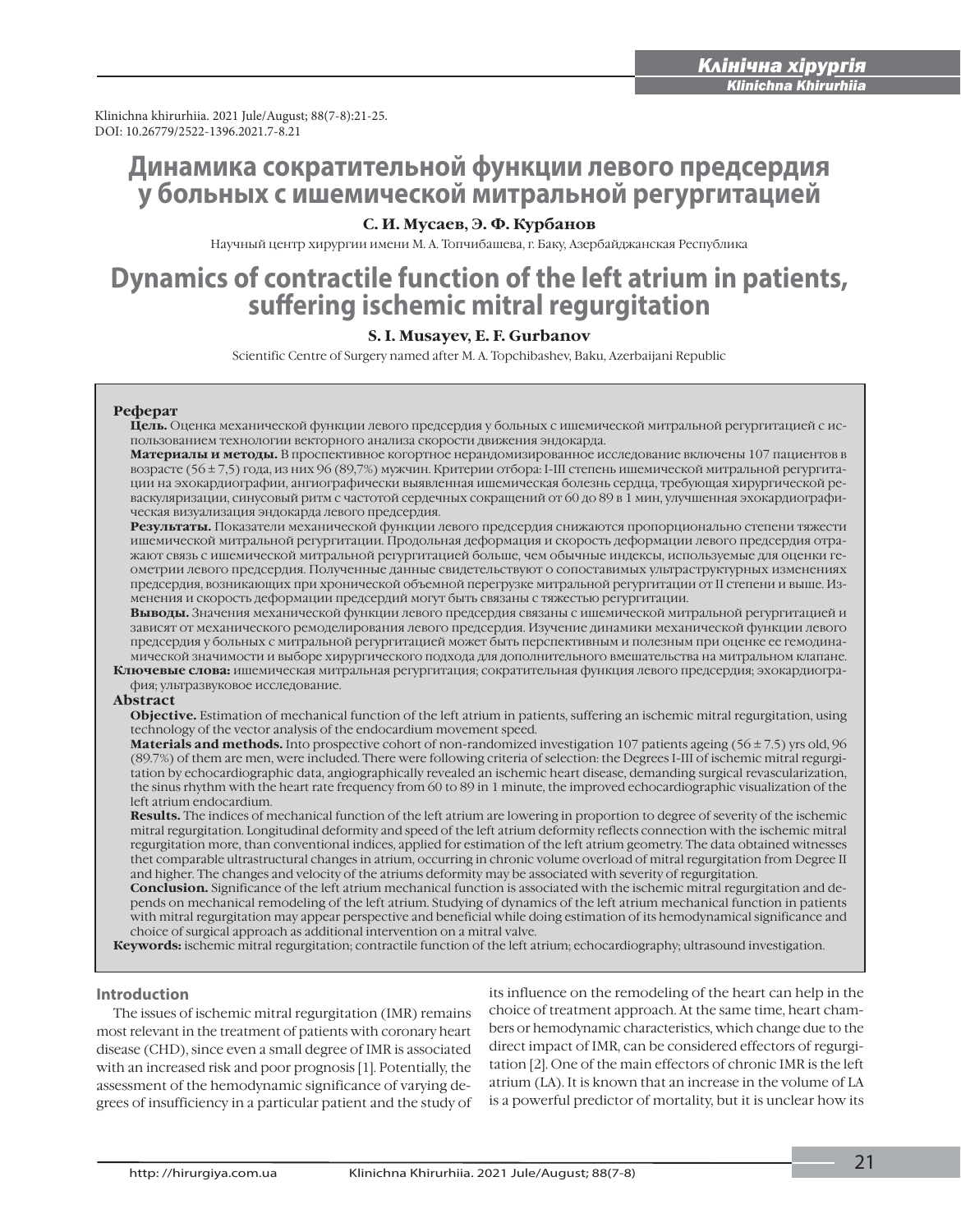mechanical function changes, which depends on the overload with a regurgitating volume and thus may become an important component in assessing the effects of regurgitation [3]. In study by Wang Y, Zhang Y, Zhu Q.et al. it has been shown that strain indicators and strain rate of LA are earlier and more sensitive indicators of volume overload than geometric changes in the atria [4]. There are number of studies regarding the changing strain in patients with arterial hypertension, CHD, and atrial fibrillation, while the contribution of mechanical LA function to the process of global heart remodeling in patients with IMR has not been practically evaluated. In the literature, there are few data on the mechanics of LA in patients with MR during the reservoir and systolic phase of the LA [5]. Features of the strain indicators in the other phases of the atrium (absorption phase and conduit period) have not been evaluated. The features of the functional volumetric and mechanical parameters of the LA depending on the severity of MR in all phases of the LA activity are not yet described. We assume that atrial strain and strain rate may be associated with the severity of IMR. The aim of the study is to evaluate the mechanical function of the LA in patients with IMR using the vector analysis of the movement rate of the endocardium.

#### **Materials and methods**

The study included 107 patients aged  $(56 \pm 7.5)$  years old, of which 96 (89,7%) are men – hospitalized with coronary artery disease at our clinic in 2016–2020. The trial was conducted at 1 centers with a coordinating center.The Ethics Committee of the Scientific Center for Surgery approved this study with registration number 18 / 12.08. 2016 of the year and all patients provided written informed consent. The investigators vouch for the accuracy and completeness of the data and for the fidelity of this report to the trial protocol, which is available with the full text of this article .

 The scientific study is prospective and cohort non–randomized study. Inclusion criteria: echocardiography showing I – III degree of MR, the presence of coronary artery disease showed by angiography requiring surgical revascularization, sinus rhythm with the heart rate ranging from 60 to 89 per minute, superior echocardiography visualization of LA endocardium. Exclusion criteria: Inclusion criteria: echocardiographic (EchoCG) CGI criteria I – III, the presence of coronary artery lesions during selective angiography meeting the criteria for surgical revascularization, sinus rhythm and normysystole (heart rate from 60 to 89 per minute) during the study, excellent EchoCG visualization endocardium LP.

 The comparison group consisted of 20 healthy volunteers, of which men – 10 (50%), aged between 38 to 65 (52.6  $\pm$ 13,4) years old.

The study group included 12 (11.2%) patients with functional class II angina pectoris, 69 (64.5%) patients with functional class III angina pectoris and 26 (24.3%) patients with functional class IV angina pectoris. The time from the onset of symptoms of IHD was  $(4.5 \pm 3.3)$  years. Patients who underwent a Q–wave myocardial infarction  $-68$  (63.6%), anterior with a  $Q$ –wave – 21 (19.6%), repeated myocardial infarc-

tion – 18 (16.8%). Symptoms of heart failure of II functional class were registered in 12 (11.2%) patients, III functional class in 64 (59.8%) patients and IV functional class in in 31 (29.0%) patients. 21 patients (19.6%) had concomitant diabetes mellitus type 2, and arterial hypertension was detected in 60 ( 56%) patients.

Patients received conservative therapy that complies with current guidelines for treatment of IHD such as acetylsalicylic acid , statins, beta–blockers, angiotensin–converting enzyme inhibitors [6]. All patients underwent a complex of clinical, laboratory and instrumental examinations (ECG, general and biochemical blood tests, coagulation parameters, chest X–ray, 24–hour ECG monitoring, echocardiography, coronary angiography. All the patients underwent echocardiography examination using Accuson S2000 equipped with a 4V1c probe.

The severity of the IMR was assessed by several quantitative parameters, including the measurement of the width of the proximal regurgitation jet (vena contracta, VC, average  $0.52 \pm 0.21$  cm (p=0.01) for the group), the index of the area of the regurgitation flow (percentage of the jet relative to the area of the LA, the average MR value is  $28.7 \pm 11.5$ %, p =0.03) [6].The mean end–diastolic volume (EDV) in the study group was  $116.3 \pm 26.2$  ml, the LV ejection fraction (EF) – 43.0  $\pm$  11.2% (p=0.03), the maximum volume of LA – 78.5  $\pm$  26.5  $ml(p=0.02)$ , the average pressure in the pulmonary artery –  $26.5 \pm 10.2$  mmHg. All the patients in comparison group had no MR as shown in echocardiography and all the echocardiographic data corresponded to the norm [7]. For echocardiographic examination of the LA following indicators were evaluated characterizing the geometry (volumes), the function (volume change), and the mechanics of the LA (longitudinal deformation and strain rate). To study the function of the LA, the fraction of passive emptying as a characteristic of the conductor function, the fraction of active emptying (as a characteristic of the pumping function), and also the expansion index of the LA as an indicator of the reservoir function were evaluated [8]. Vector analysis of the longitudinal strain (strain, S, %) and strain rate  $(SR, s - 1)$  of the LA was carried out on the basis of a dynamic assessment of a two–dimensional echocardiographic image using the patented Speckle Tracking Syngo VVI technology .

SR and S were studied during the four phases of the LA activity: 1) the reservoir phase or the accumulation period, characterizes the flow of blood from the pulmonary veins during LV systole, when the mitral cusps are still closed; data acquisition was performed from the opening of the aortic valve cusps to the opening of the cusps of the mitral valve synchronously with the ECG: from the beginning of the ST segment to the end of the T wave; 2) conduit phase or percolation period associated with the flow of blood from the LA to the LV during its early diastole, the values were recorded from the opening of mitral valves until the end of the diastasis, synchronously with the ECG: from the end of the T wave to the beginning of the P wave; 3) the contractile phase or the period of atrial systole, displays the active flow of blood from the LA to the late LV diastole, measurements were performed from the begin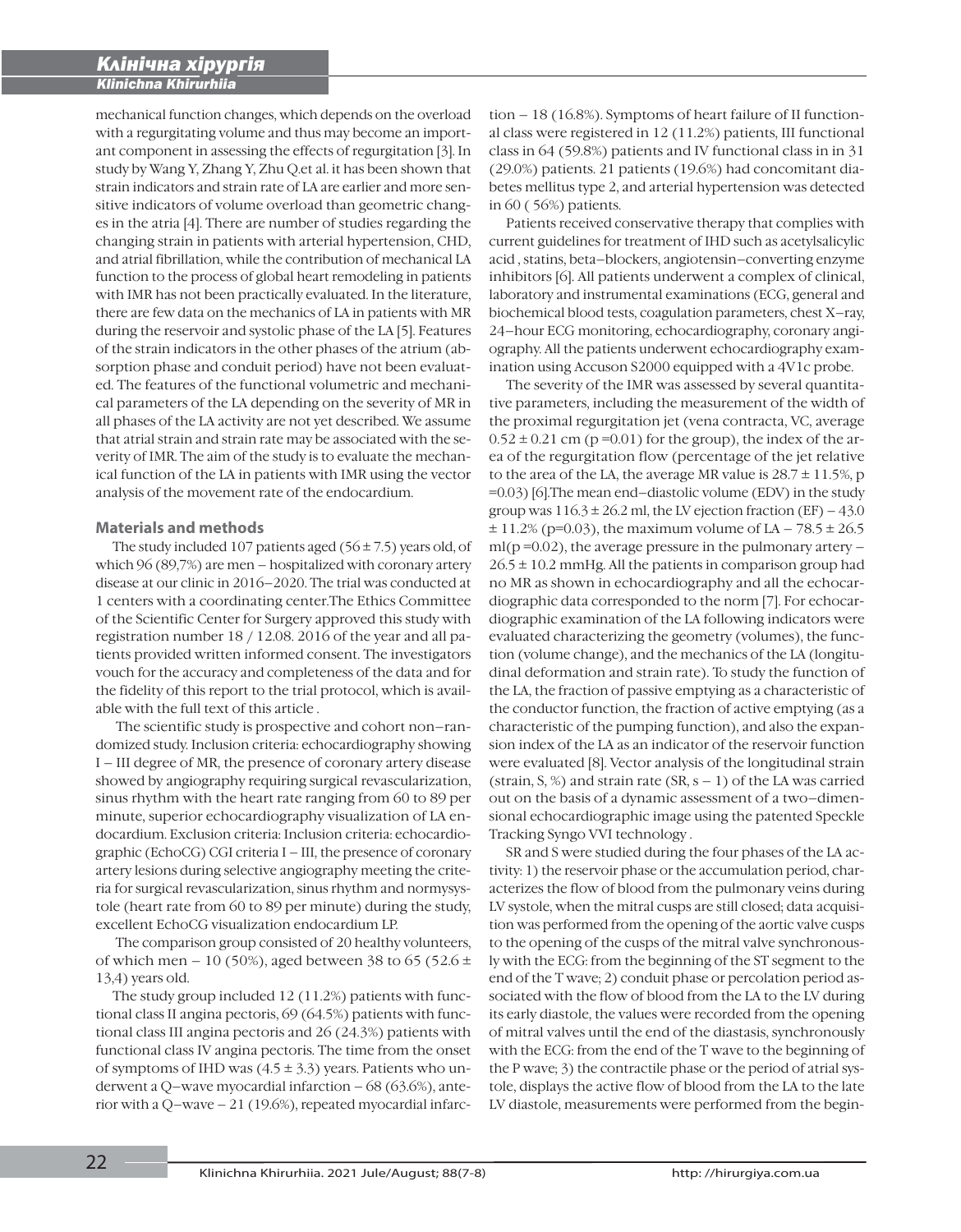ning of the P wave to the R wave on the ECG; 4) the absorption phase reflects the flow of blood from the pulmonary veins and the filling of the LA in the early LV systole, estimated from the closing of mitral cusps to the opening of the aortic valve cusps, which corresponds to the period from the peak of the R wave to the end of the S wave on the ECG [9].

Statistical analysis of the data was carried out using Statistica 8.0. Сorrelation analysis was carried out..For the description of quantitative data, the values of mean M and standard deviation SD were used. The evaluation of the statistical significance of differences p between the groups was carried out using parametric criteria with a normal distribution of the trait — the two–sample Student's t–test for comparisons of means  $(\bar{x} \pm SD)$ .

#### **Results**

Maximum (78.5 ± 26.5 ml), minimum (53.4 ± 22.2 ml) and P–volumes of the left atrium  $(66.3 \pm 24.6 \text{ ml})$  significantly differed in the patients of the study group and in the comparison group (47.6 ± 10.2 ml, 31.4 ± 8 ml, 38.8 ± 8.1 ml, respectively). Only a moderate direct correlation was found between the volumes of the LA and the MR area index of the flux (Rs  $= 0.46$  for the MR and the maximum volume of the LA, Rs  $=$ 0.5 for the minimum, Rs = 0.45 for the P–volume of the LA). The fraction of passive emptying of the LA in the comparison group was significantly higher than in patients with MR, which indicates a decrease in atrial conduction function in patients with MR ( $26.5 \pm 10.3\%$  versus  $15.3 \pm 8.2\%$ ). A moderate inverse correlation was found between the index of the area of the flow of the MR and the fraction of passive emptying of the LA  $(Rs = -0.55)$ . The larger id MR, the smaller the volume of fluid flowing through the LA into the LV during the conduit phase of the atria, thereby reducing the contribution of the atrium to the LV stroke volume, therefore, to the LV systolic function. A moderate direct correlation was found between the fraction of passive emptying and LV EF ( $Rs = 0.46$ ), which indicates a moderate association between LV and LV dysfunction.

The fraction of passive emptying which reflects pumping function of LA was significantly reduced in patients with MR compared with the control group (22.4  $\pm$  9.9% versus 28.1  $\pm$ 7.3%). There was a mild inverse correlation between the fraction of active emptying of the LA and MR  $(Rs = -0.27)$  The LA expansion index characterizing the atrial reservoir function was significantly higher in the comparison group (patients with MR  $0.8 \pm 0.5$  versus  $2.47 \pm 0.8$  in the comparison group. There was a strong inverse correlation between the LA expansion index and the index of the area of the flow of the MR (Rs  $= -0.76$ ) which confirms the deterioration of the atrial reservoir function. When analyzing differences in the functional parameters of the LA depending on the degree of MR we found the absence of a significant difference in the fraction of passive emptying of LA between patients with moderate and severe MR (with second degree MR 13.9 ±8%, with third degree MR  $14.8 \pm 7.2\%$ ).

 However, when indexing the obtained data to the corresponding volume of the LA, significant differences were found (S in the group with  $MR - 2.8 \pm 0.7\%$  / 10 ml of the maximum volume of the LA, in the comparison group  $-7.5 \pm 1.2\% / 10$ ml of the maximum volume of LA , which confirms the hemodynamic significance of chronic overload with regurgitating volume of blood of LA. Longitudinal systolic deformation of LA was significantly reduced in the contractile phase (in patients with MR  $-3.6 \pm 2.3\%$  versus  $-12.4 \pm 1.8\%$  in the comparison group) and in the absorption phase (in patients with MP  $-1.2 \pm 0.3\%$  versus  $-0.44 \pm 0.7\%$  in the comparison group, p <0.05). In the conduit phase, the deformation was minimal both in patients with MR and in the comparison group, but paradoxically larger values were recorded in patients with MR than normal  $(-0.37 \pm 0.2 \text{ and } -0.1 \pm 0.17\%$ , respectively). A pronounced direct correlation of S in the systolic phase of the LA and MR ( $RS = 0.88$ ), moderate S in the conduit phase and MR ( $RS = 0.5$ ) and inverse correlation S in the phase of absorption and MR ( $RS = -0.58$ ), S in the reservoir phase and  $MP (RS = -0.5)$ .

We analyzed indicators S of LA depending on MR.

The maximum differences were found in individuals without MR and in patients with minor MR during the systole of LA  $(-12.4 \pm 1.8\% \text{ vs. } -6.5 \pm 2.2\%, \text{ p} < 0.05, \text{ respectively})$  and during the absorption phase  $(-0.44 \pm 0.7\% \text{ vs. } -1.1 \pm 0.07\%$ , p <0.05, respectively), as well as between patients with mild and moderate MR (S during the period of LA systole in patients with MR Grade I –  $12.3 \pm 2.8\%$  versus –  $6.5 \pm 1.4\%$  with MR of Grade II; S during the absorption phase with MP of the I degree  $-1.8 \pm 0.07$  % versus  $-1.4 \pm 0.07$ ). Similarly to the indicators of SR between patients with moderate and severe MR, no differences in S values were found in all phases

 In contrast to previous studies of mechanical function of LA, which evaluated only the peak positive longitudinal S and SR (as indicators of the accumulation period) and the peak negative S and SR (as indicators of the systolic phase of the LA), we attempt to give a comprehensive assessment of the atrial activity along with the contribution of the conduit and suction phase. Thus, the deformation values obtained during the period of blood flow from the LA to the LV in the normal state more reflect LV function than the LA function. But, as demonstrated in our study, the presence of chronic MR significantly changes the deformation rate of LA in the conduit period proportionally to the severity of regurgitation (which is confirmed by a direct correlation of MR and SR during this phase). Deformation in patients with minor MR in the conduit phase are minimal, and in patients with moderate and severe MR, they are close to zero during the entire phase. Consequently, the LA in the conduit period in patients with moderate and severe MR in terms of deformity functions as a "passport" with minimal S and SR values even during the early filling of the left ventricle. With inhibition of the deformity in the systolic phase of the LA, it becomes clear that the mechanical contribution to the filling of the LV is significantly reduced, despite the increase in the maximum volume of the LA. Perhaps these changes are related to the processes of structural remodeling of the atrium and loss of elastic properties due to chronic overload with the regurgitated blood volume. The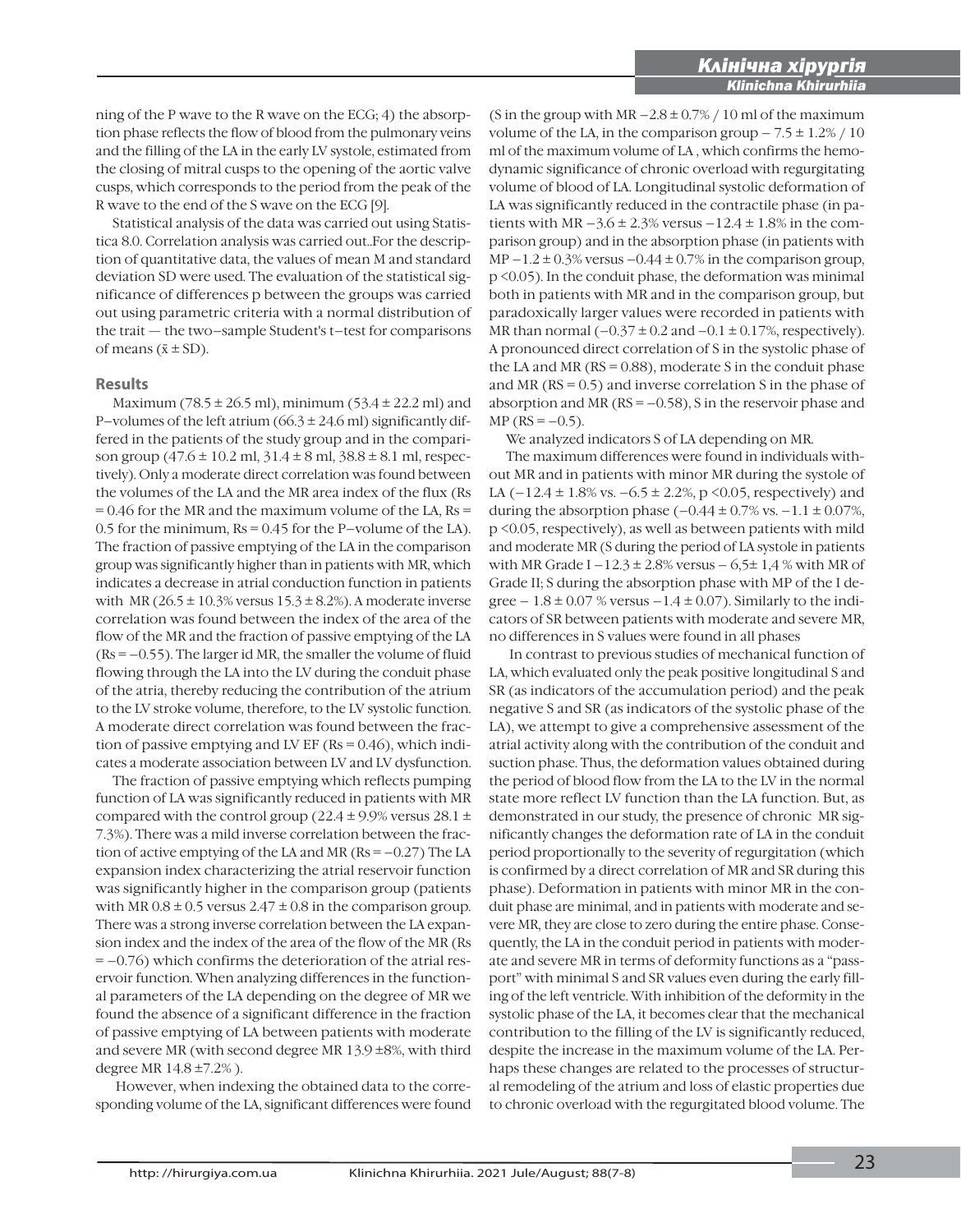changes of the deformation we detected in the absorption phase were multidirectional in the control group, patients with minor regurgitation and patients with III – IV degree of MR. Deformation in this phase is close to zero, which is normal (in the control group  $S - 0.44 \pm 0.7$ ). The presence of more negative results of deformation in patients with MR  $(-1.3 \pm 1)$ 0.07%) during this period remains unclear. In patients with III and IV degree of MR, the deformation values were even lower than in patients with mild MR. It is possible that due to atrial remodeling caused by MR, since the deformation was recorded synchronously with the ECG (from the R–wave to S), from the view of electrical processes, this was already the phase of LA absorption, and from the point of view of mechanics, the end of the LA systole period. It is because of the complexity of differentiation of the onset of the phases most researchers prefer to ignore this phase and not to study its features.

 Normally, during the phase of the LA reservoir (towards the end of the LV systole), the maximum (among all LA phases) positive deformity is recorded, which is accompanied by the greatest increase in atrial volume. The reservoir period depends on the preload conditions and is fundamentally volume dependent. This means that the deviation of the mechanical characteristics from the normal range is related to the additional volume appearing in the atrium during this period (i.e., directly from the MR). The data obtained by us can be explained by taking into account the mechanical and functional changes along with the all phases of the LA. With a mild degree of MR, there was an increase in the active volume of the LA, due to which, in patients with stage I of MR, the fraction of active emptying remained within normal limits and compensated for the mechanical synergy. But with a moderate and pronounced degree of IMI, indicators characterizing contractility were decreased. Similarly to the classical Frank – Starling curve after a certain "threshold" volume of chambers further growth of contractility does not occur: it begins to decrease. In our study, this "threshold" was not the atrial volume, but the LA expansion index, which functionally characterizes the reservoir phase. A correlation was found between the expansion index and the fraction of active emptying of the LA (Rs = 0.70), the expansion index and the deformation rate of the LA in the reservoir phase ( $Rs = 0.63$ ).

 In this study, we demonstrated the importance of analyzing mechanical data (SR and S in patients with IMR) for complex assessment of the function of LA, along with traditional geometric parameters. Atrial activity can be interpreted not only from the standpoint of changes in atrial size and volume, but also on the basis of the evaluation of the mechanical properties of LA. Particularly noteworthy is the identification of a significant difference in SR inhibition between patients with mild and moderate MR and uncertain differences in SR indices in patients with moderate and severe MR. The results obtained probably indicate comparable ultrastructural changes in the atria that occur with chronic volume overload of MR from grade II and higher. Further detailed study of the dynamics of the mechanical function of the LA in patients with MR may be a promising and useful tool in assessing its hemodynamic significance and in the choice of surgical approach for additional intervention on mitral valve with IMR.

#### **Discussion**

The novel metric of ECG PL identifies patients with fewer  $(≤3)$  or greater numbers of stable rotors/focal sources for AF, validated by intracardiac FIRM mapping, and localized them to right or left atria. These data open the possibility of using 12–lead ECG analyses to classify AF mechanistically and plan procedures for right– or left–sided FIRM ablation. At the same time, the obtained data allow the normal reference ranges for the three components of left atrial function are demonstrated. The between–study heterogeneity is explained partly by heart rate, body surface area, and sample size.

The qualitative assessment of LA deformation and its practical value has been the subject of discussion in the last decade. Pathan F, et al showed that LA deformation is reciprocally associated with LV deformation, in other words, all mechanical processes in the atrium are only a mirror reflection of LV deformation and are more dependent on movement of the annular plane of LV systolic and diastolic functions [10].

However, further studies showed significant limitations of these data, demonstrating the significance of atrial contribution (systolic negative deformation) in the formation of an adequate preload of the LV and the contribution of reservoir phase (diastolic positive deformation of the LA) in the formation of the LV stroke volume [11]. In addition, the conduit function of LA depends on afterload, largely determined by the pressure in the receiving chamber which is LV, which increases as the diastolic stiffness and systolic dysfunction of the LV increases [12]. Of course, the conduit period is difficult to evaluate, since it is biphasic: during the beginning of early filling of the LV, atrial deformity is minimal, but the deformation rate is highest, however in the second period, we witness the plateau, when both the deformation and the deformation rate are close to or equal to 0. As well as other authors was good interobserver agreement of LA strain values between novice and expert . SR values also demonstrated good interobserver agreement . Of all parameters, SR– LAa had the best interobserver and intraobserver agreement . Global LA strain and SR values were highly reproducible by novice strain reader using multi–vendor analysis software. Interobserver reproducibility between novice and experts were good and acceptable within limits of agreement. Lau DH, et al., showed that a decrease in S and SR is an independent predictor of ultrastructure changes in LA, in particular interstitial fibrosis [13]. Consequently, a decrease in deformity into the conduit phase of LA may be considered an effector of hemodynamic significance of MR. Several authors indicated the reduced SR and S in the atrial systole are associated with the severity of regurgitation [14].

#### **Conclusion**

1. Echocardiographic parameters of the mechanical function of the left atrium change in accordance with the severity of the ischemic mitral regurgitation .